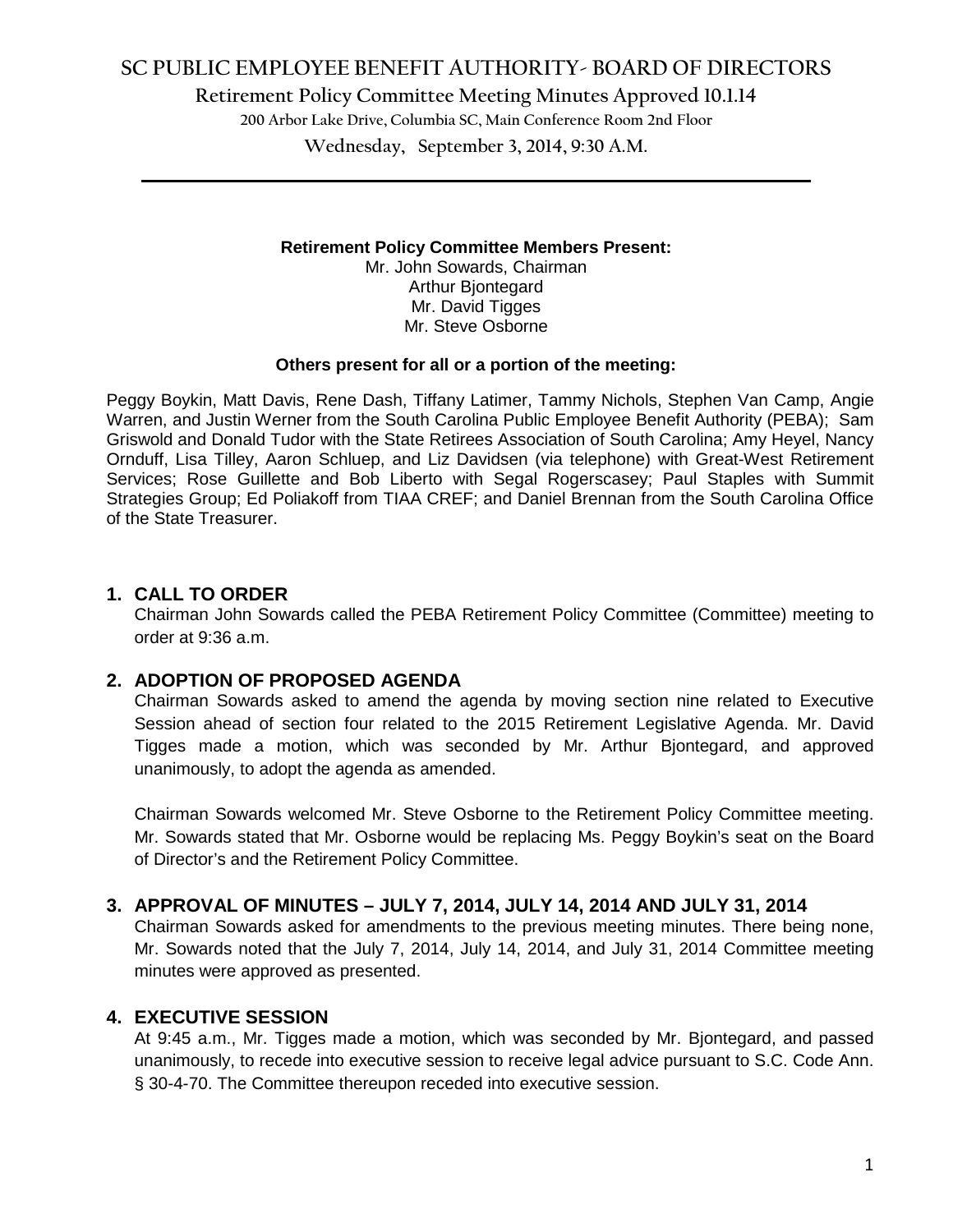# **SC PUBLIC EMPLOYEE BENEFIT AUTHORITY- BOARD OF DIRECTORS**

**Retirement Policy Committee Meeting Minutes Approved 10.1.14**

**200 Arbor Lake Drive, Columbia SC, Main Conference Room 2nd Floor**

**Wednesday, September 3, 2014, 9:30 A.M. \_\_\_\_\_\_\_\_\_\_\_\_\_\_\_\_\_\_\_\_\_\_\_\_\_\_\_\_\_\_\_\_\_\_\_\_\_\_\_\_\_\_\_\_\_\_\_\_\_\_\_\_\_\_\_\_\_\_\_\_\_\_\_\_\_\_\_\_\_\_\_\_**

The Committee reconvened in open session at 10:29 a.m. It was noted that no action was taken by the Committee while in executive session.

## **5. ORP FUND CHANGE RECOMMENDATION**

Paul Staples, Senior Vice President and Director of Defined Contribution Services with Summit Strategies Group, led the discussion regarding the Optional Retirement Program (ORP) fund change recommendation. Mr. Staples stated that Royce Premier (RYPRX) is a fund in MetLife's investment lineup, which has remained on the Watch List for eight consecutive quarters. Mr. Staples advised that MetLife provided Summit Strategies Group with a list of four suitable replacement options for the RYPRX fund, and upon analysis of the replacement options, Summit Strategies Group and the Defined Contribution Unit recommend Delaware Small Cap Core (DCCIX) as its replacement.

Following further discussion, Mr. Tigges made a motion, which was seconded by Mr. Bjontegard, and passed unanimously, to replace the Royce Premier fund with the Delaware Small Cap Core fund.

## **6. 2015 RETIREMENT LEGISLATIVE AGENDA**

Ms. Boykin, PEBA's Executive Director, reviewed the 2015 legislative agenda, and stated that PEBA would seek refilling of the 2014 bill that would modify the requirement of monthly Board meetings by moving to comprehensive quarterly Board meetings with brief meetings in between to satisfy statutory requirements. Committees would continue to meet each month. Ms. Boykin advised that other legislative initiatives include Board term limits, staggered terms for Board members, and minor conforming and clean-up language.

## **7. DEFINED CONTRIBUTION QUARTERLY REPORTS**

Mr. Matthew Davis, Defined Contribution Manager, introduced Mr. Robert Liberto, Senior Vice President, and Rosemary Guillette, Senior Consultant, from Segal Rogerscasey to provide an overview of the 401(k) and 457(b) Defined Contribution plans for the quarter ending June 30, 2014. Ms. Guillette reviewed the fund evaluation sheet for the quarter, and stated that four active managers underperformed both the respective benchmark and universe for the quarter. Ms. Guillette advised that the Pimco All Asset Institutional fund, and the T. Rowe Price Mid-Cap Value fund have failed for three cumulative quarters, and both are on the watch list. Ms. Guillette added that Segal Rogerscasey does not recommend any action at this time.

Ms. Guillette advised that the market value for the 401(k) Plan was \$2.7 billion on June 30, 2014, which represented an increase of \$63.6 million during the quarter. This increase was comprised of \$68.2 million in investment gains, offset by \$3.7 million in net distributions. Ms. Guillette stated that the 457(b) Plan was valued at \$936.1 million at the end of the second quarter, representing an increase of \$14.3 million over the quarter. This increase was comprised of \$19.8 million in investment gains, offset by \$5.2 million in net distributions during the quarter.